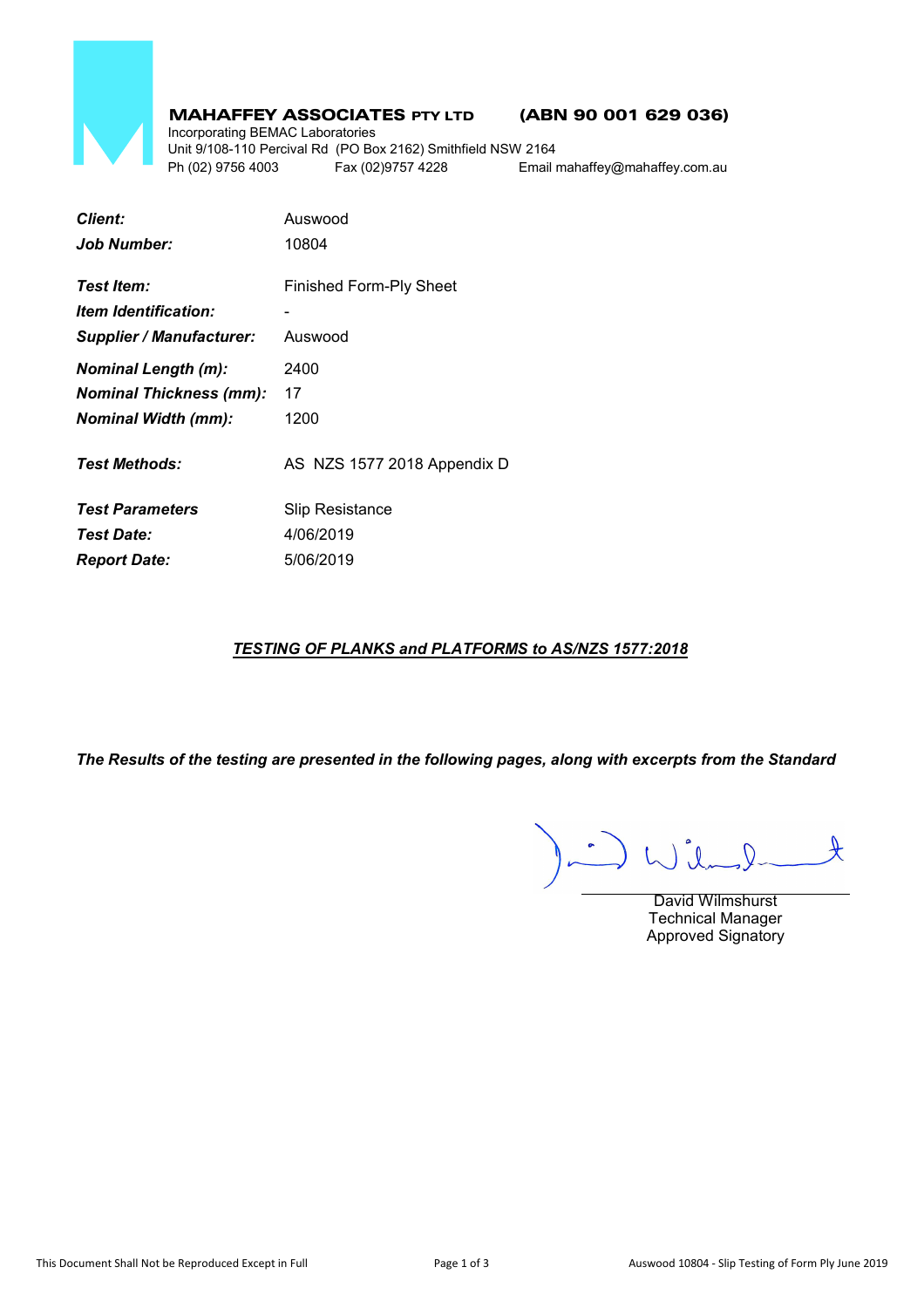

# *Slip Test - Appendix D*

## *Principle:*

A scaffold plank is restrained against movement, vertically loaded and this load is subjected to a horizontal force to produce slipping.

### *Apparatus:*

The plank under test was restrained in accordance with the Method. A rubber pad of dimensions 300 x 100 x

## *Test Procedure:*

AS NZS 1577 2018 Appendix D provides the following information.

# **D5 PROCEDURE**

The procedure shall be as follows:

- $(a)$ Support the scaffold decking component horizontally and restrain against longitudinal and transverse movement.
- Place the test assembly on the scaffold decking component at a location  $(b)$ representative of the walking surface. The sliding edges of the rubber pad shall be square, clean cut and free from contamination.
- $\left( \text{c} \right)$ On top of the test assembly and centrally positioned, place the test weight.
- Apply a gradually increasing force to the stiff base in the expected direction of  $(d)$ walking.
- $(e)$ Measure and record the force at which slip occurs.
- $(f)$ Repeat Steps (c) and (d) for any other possible walking directions.

NOTE: This is important for prefabricated platforms where the width is such that walking in a transverse direction can be expected, especially when the platforms can be placed side-by-side to form a working platform.

**COPYRIGHT** 

**IZS 1577:2018** 

36

## **D6 CALCULATION**

The coefficient of static friction shall be calculated as follows:

$$
\mu = \frac{F_{\rm h}}{F_{\rm v}} \tag{D1}
$$

#### where

 $\mu$  = coefficient of static friction

 $F_h$  = horizontal force to produce slipping, in newtons

 $F_v$  = Combined weight of the test weight and the test assembly, in newtons